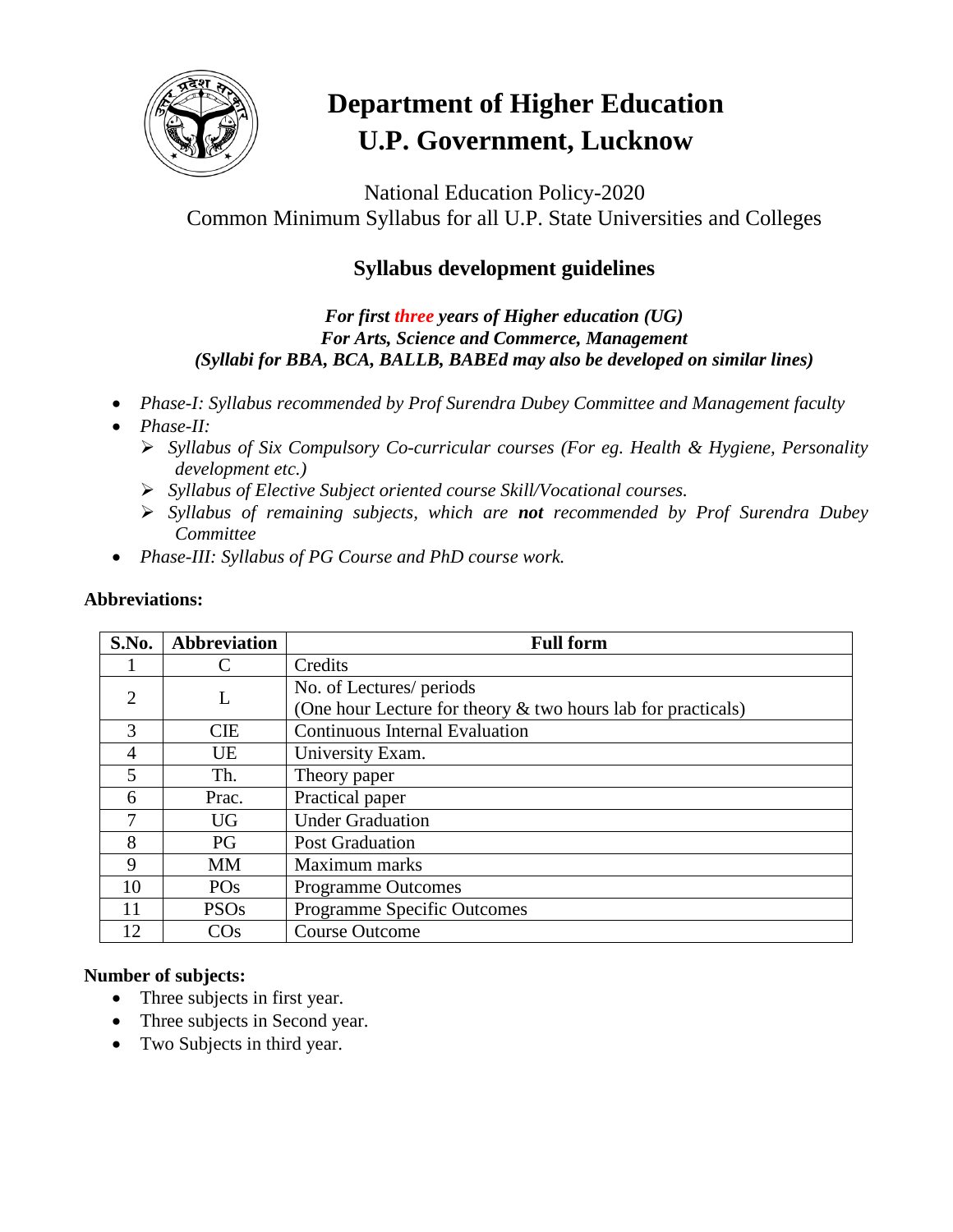#### **Number of papers:**

In first two years, in each subject there shall be 6 credits in each semester with:

- Either one theory paper of 6 credits.
- Or one theory paper of 4 credits and one practical paper of 2 credits.
- Or one practical paper of 4 credits and one theory paper of 2 credits.

In the third year in each subject there shall be 10 credits in each semester with:

- Either two theory papers of 5 credits each.
- Or two theory papers of 4 credits each and one practical paper of 2 credits.
- Or two practical papers of 4 credits each and a theory paper of credits.

#### **Credit system:**

- A 4 credit **theory course/paper** will have four Lectures/periods (of one hour) in a week. In one full semester the course will be covered in 60 Lectures.
- Similarly, a six credit **theory course/paper** will have six Lectures/periods (of one hour) in a week. In one full semester the course will be covered in 90 Lectures.
- A Two credit **practical course/paper** will have two Lab periods (of two hours each) in a week. In one full semester the course will be covered in 30 Lab periods (60 hours).
- Similarly, a four credit **practical course/paper** will have four Lab periods (of two hours each) in a week. In one full semester the course will be covered in 60 Lab periods (120 hours).

#### **Preliminaries:**

The subject syllabus committee is expected to provide in the beginning of the three years syllabus, the following things:

- 1. The syllabus of each subject will have a list of Program outcomes, Program Specific outcomes and course outcomes as per guidelines of NAAC or UGC.
- 2. The semester-wise consolidated list of titles of all theory  $\&$  practical papers of all six semesters.
- 3. Practical paper should also be assigned a title, so that it can be used as a Skill for students for example, Genetics and Genetic Counseling, Hematology and Physiology etc.

#### **Titles of the papers:**

The titles of the papers should represent the contents of the paper appropriately. It should neither be too long nor very short.

#### **Course as an elective to other subject students:**

A course can also be opted as an elective (Optional) course by the students who do not have this subject as major (main) subject but have other subjects. The names of the subjects/ faculties should be mentioned at the end of the contents of the syllabus, whose students can opt this course as an elective. If it can be opted by all, just write "open for all as elective". For example, papers on Indian constitution, Indian national movement, Elementary statistics, Income Tax can be opted as elective by students of other subjects/ faculties. Some elective courses may have a pre-requisite to opt them. For example Physiology and Biochemistry paper can be opted by a student, if she/he studied Biology/Life science at 10+2 level.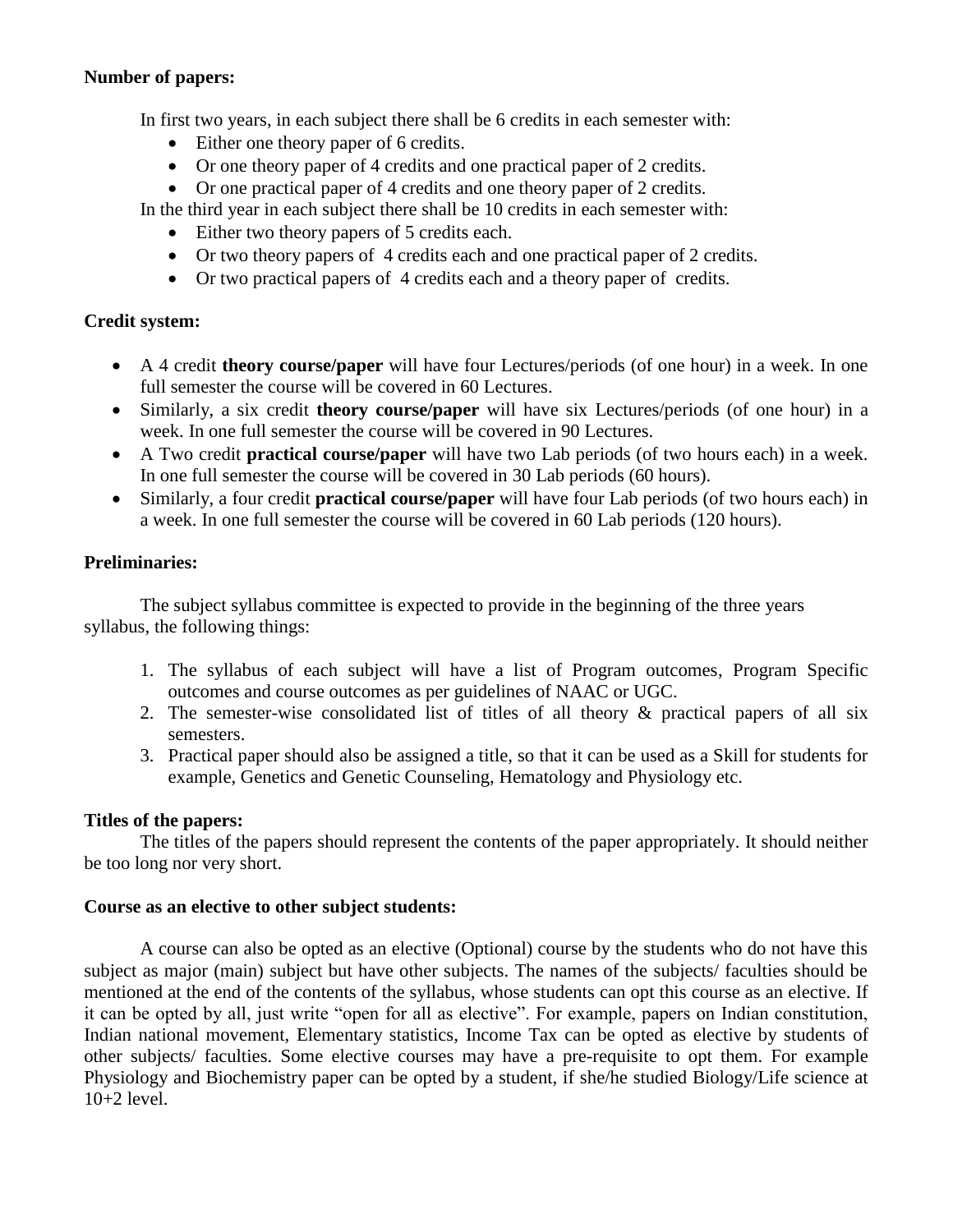#### **Continuous Internal Evaluation (CIE):**

- Continuous internal evaluation will be performed by the teacher concerned.
- It is proposed that CIE be kept at present, at 25% of total assessment in a Theory paper. It can be increased in steps up to 50% over a period of time.
- The practical papers in all semesters will have 25% CIE and 75% UE, conducted at the end of the semester by one internal examiner and one external examiner appointed by the University.

#### **Marking system:**

- All papers will be of total Maximum Marks 100, including both CIE and UE.
- Maximum marks 25 will be allotted to CIE and 75 to UE in a theory paper and Research project.
- The practical papers in all semesters will have Maximum Marks 25 CIE and Max. Marks 75 in UE, conducted at the end of the semester by one internal examiner and one external examiner appointed by the University, including a viva voce of 25 marks.

#### **An Example of the structure of papers in three years in UG**

|                |              | Subject:                 |                             |                              |                         | Total                        |
|----------------|--------------|--------------------------|-----------------------------|------------------------------|-------------------------|------------------------------|
| Year           | Sem.         | Paper 1<br>Theory        | Paper 2<br>Theory/Practical | Paper 3<br>Theory/ Practical | <b>Research Project</b> | Credits<br>of the<br>subject |
|                |              | $C-6$ , $L-90$ , Theory  |                             |                              | Nil                     | 6                            |
|                | $\mathbf{I}$ | C-6, L-90, Theory        |                             |                              | Nil                     | 6                            |
| $\overline{2}$ | Ш            | $C-6$ , $L-90$ , Theory  |                             |                              | <b>Nil</b>              | 6                            |
|                | IV           | $C-4$ , L-60, Theory     | C-2, L-30, Practical        |                              | <b>Nil</b>              | 6                            |
| <b>OR</b>      |              |                          |                             |                              |                         |                              |
| $\overline{2}$ | III          | $C-4$ , L-60, Theory     | C-2, L-30, Practical        |                              | <b>Nil</b>              | 6                            |
|                | IV           | $C-4$ , $L-60$ , Theory  | C-2, L-30, Practical        |                              | <b>Nil</b>              | 6                            |
| 3              | V            | $C-5$ , L $-75$ , Theory | $C-5$ , L-75, Theory        |                              | $C-3$                   | $10+3$                       |
|                | VI           | C-5, L-75, Theory        | $C-5$ , L-75, Theory        |                              | $C-3$                   | $10+3$                       |
|                |              |                          |                             |                              |                         |                              |
| 3              | V            | $C-4$ , L-60, Theory     | $C-4$ , L-60, Theory        | C-2, L-30, Practical         | $C-3$                   | $10+3$                       |
|                | VI           | $C-4$ , $L-60$ , Theory  | $C-4$ , L-60, Theory        | C-2, L-30, Practical         | $C-3$                   | $10+3$                       |